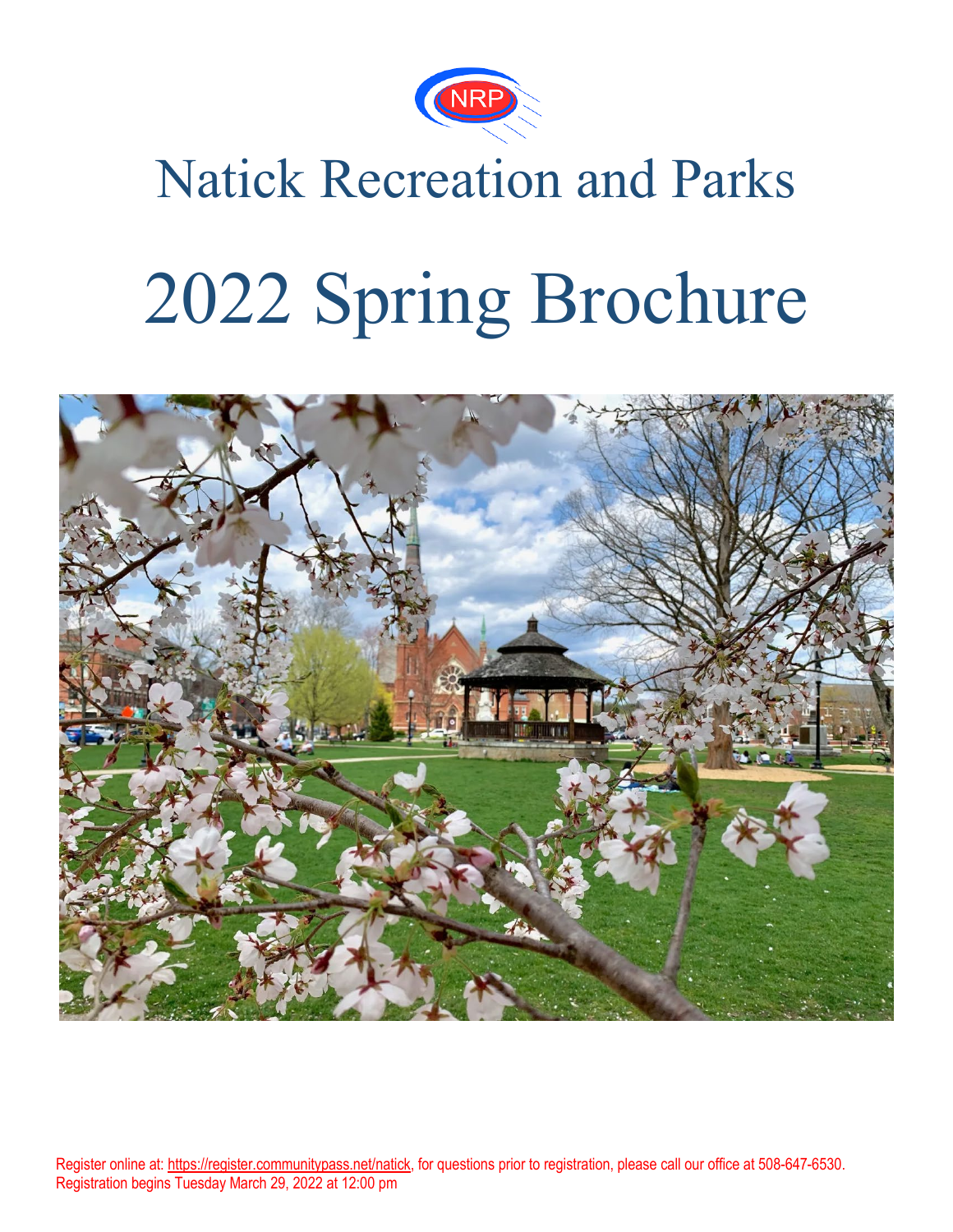### **Hello Residents,**

**Recreation and Parks is committed to ensuring all Natick residents have the opportunity to experience physical and mental wellness through quality recreation programming. I am sure you will find something within our spring 2022 offerings to enhance your lives in Natick. It is my privilege to serve this wonderful community and I take great pride in offering equitable and inclusive programs to our citizens. Follow us on Facebook, Instagram and YouTube to make sure you don't miss out on our daily happenings!**

**\*\*Please be mindful when registering that each program will comply with current Board of Health guidelines**

**-Karen Partanen, Recreation & Parks Director**

### **RECREATION AND PARKS DEPARTMENT**

| 179 Boden Lane   |                                               |
|------------------|-----------------------------------------------|
| Natick Ma, 01760 |                                               |
| Phone:           | 508-647-6530                                  |
| Fax:             | 508-647-6535                                  |
| Website:         | www.natickma.gov/recreation                   |
| Facebook:        | Facebook.com/NatickRecParks                   |
| YouTube:         | <b>Natick Recreation and Parks Department</b> |

### **ADMINISTRATIVE STAFF**

l, Karen Partanen, Director Dan Keefe III, Assistant Director Mary-Lou Coffey, Executive Assistant Andrea Verdelli, Administrative Assistant Aaron Friedman, Program Director Lauren Meurer, Youth Program Coordinator Melissa Carter, Adaptive Program Coordinator Lisa Mapel, Receptionist Serena Roberts, Receptionist Shawn Gilbert, Custodian Kurt McDowell, General Manager – Sassamon Trace Eric Fontaine, Superintendent – Sassamon Trace Jill London, Playgroup Director

### **Business Hours:**

| Monday - Thursday:                       | $8:00$ am $-5:30$ pm |  |  |  |
|------------------------------------------|----------------------|--|--|--|
| Friday:                                  | $8:00$ am $-5:00$ pm |  |  |  |
| <b>Summer Hours: (Starting July 5th)</b> |                      |  |  |  |
| Monday - Thursday                        | $7:30$ am $-4:30$ pm |  |  |  |
| Friday                                   | $7:30$ am $-4:00$ pm |  |  |  |

### **INDEX**

| <b>Preschool</b> | Pg. 2      |
|------------------|------------|
| Youth            | Pg. 3-5, 8 |
| <b>Teen</b>      | Pg. 6-8    |
| <b>Adult</b>     | Pg. 8-10   |
| <b>Skyline</b>   | Pg. 10-11  |
| <b>Sassamon</b>  | Pg. 12     |

*Every program and activity in the Recreation and Parks Department is open to all, regardless of race, religion, color, gender, marital status, national origin, or persons with disabilities.*

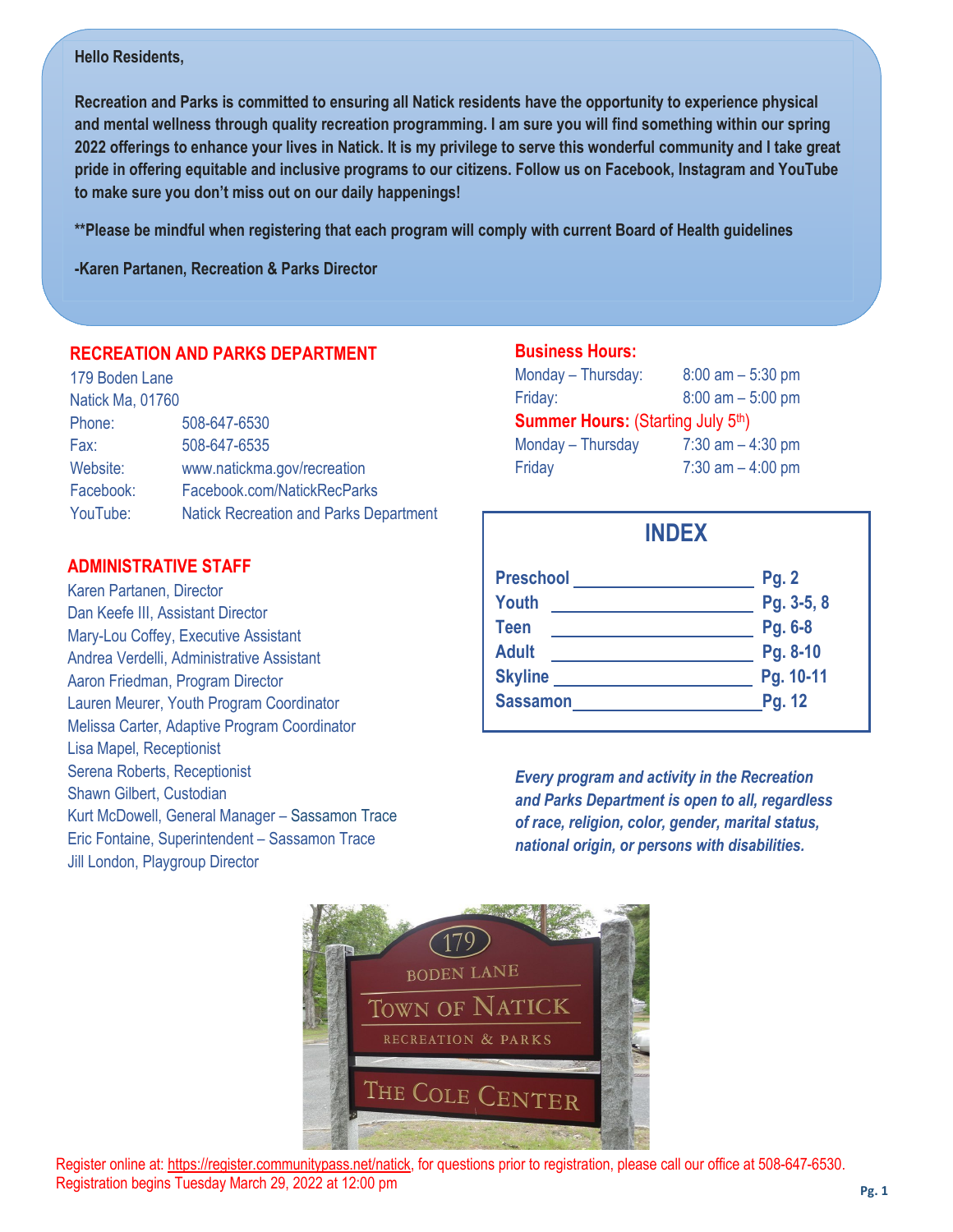### PRESCHOOL

### **ON MY OWN PLAYGROUP (ages 2-pre-k)**

### **Location: Cole Center**

Playgroup provides a comfortable and relaxed environment for your child to develop social skills with children their own age. Activities include: free play, physical play, art, circle time with music, stories and dance. Class will take place outside when possible. Staff will regularly clean any potentially shared equipment. Due to regulations, participants are limited to sign-up for a maximum of 2 days per week, registered by day of the week.

• Child must be the proper age on the first day of class. Must choose between either morning or afternoon session.

• Morning classes please bring a snack. Afternoon classes bring a lunch. *NO PEANUTS OR NUT PRODUCTS.*

• *For more information on the program, please read our Parents Manual online a[t www.natickma.gov/recreation](http://www.natickma.gov/recreation)*

• *This program is NOT certified by the Department of EEC.*

| <b>Session 1:</b>                                                                                       | Apr 5-May 13 (5 wks)                              |
|---------------------------------------------------------------------------------------------------------|---------------------------------------------------|
| <b>Session 2:</b>                                                                                       | (No program April 19-22)<br>May 17-Jun 17 (5 wks) |
| AM (ages 2-3) 9:00-11:00 am<br>Select from: Tue, Wed, Thu OR Fri<br>(Maximum 2 days a week per session) | \$110/day of the week                             |
| $DM/2$ and $h/44.20$ am $2.00$ am                                                                       | $Q110/001$ of the wook                            |

**PM** (3-pre-k) 11:30 am-2:00 pm \$140/day of the week Select from: Tue, Wed, OR Thu (Maximum 2 days a week per session)

### **CHALLENGER • TINY TYKES SOCCER (ages 3-5)**

#### **Instructor: Challenger Sports Coaching Staff Location: Cole Center Grass Field**

Tiny Tykes is an innovative program, created by childcare specialists that introduces children 2-5 years old to the basic skills of soccer. Challenger coaches use fundamental soccer activities, games and stories to develop skills in the following areas: balance and coordination, technical skills, gross motor skills, physical development, teamwork and social skills. Players get a free gift when registering, please choose between uniform & ball, Lenny the Lion stuffed toy, Lenny the Lion backpack or an inflatable goal. (5 wks)

| S# | Day  | <b>Dates</b> | Time           | <b>Price</b> |
|----|------|--------------|----------------|--------------|
| 01 | l ue | May 3-May 31 | 10:30-11:15 am | \$80         |

### "What an amazing job coaches are dong with this program."

### **F.A.S.T • T-BALL (ages 3–pre k)**

### **Instructor: F.A.S.T Athletics Coaching Staff Location: Cole Center Grass Field**

All participants will learn the basic skills of fielding, throwing, hitting and base running. In addition, we will play games such as home run derby, last one standing and running bases. Learning and skill development are the priorities. (5 wks)

| S# | Day  | <b>Dates</b>  | Time           | <b>Price</b> |
|----|------|---------------|----------------|--------------|
| 01 | l ue | Apr 26-May 24 | $3:00-4:00$ pm | \$80         |



### **TOT LEARN TO SKATE (ages 4-6) Instructor: FMC Staff**

### **Location: William L. Chase Arena, 35 Windsor Ave, Natick**

For participants with little or no formal skating experience. Our group skating classes teach skating basics in a fun and comfortable environment for all participants-those who wish to play hockey, figure skate or just enjoy skating with family or friends. Skaters will be grouped by age and/or ability when possible. Participants must be bathroom trained and all skaters are required to wear a helmet on the ice. Rental skates available through FMC for an additional charge. Participants who are currently enrolled in class but are moved to step 2, class times are the same.

| S# | Day | <b>Dates</b> | <b>Time</b>          | <b>Price</b> |
|----|-----|--------------|----------------------|--------------|
| 01 | Sat | May 7-Jun 25 | 11:25-11:50 am \$145 |              |

"It's great to find employees as passionate about this town as  $I$  am"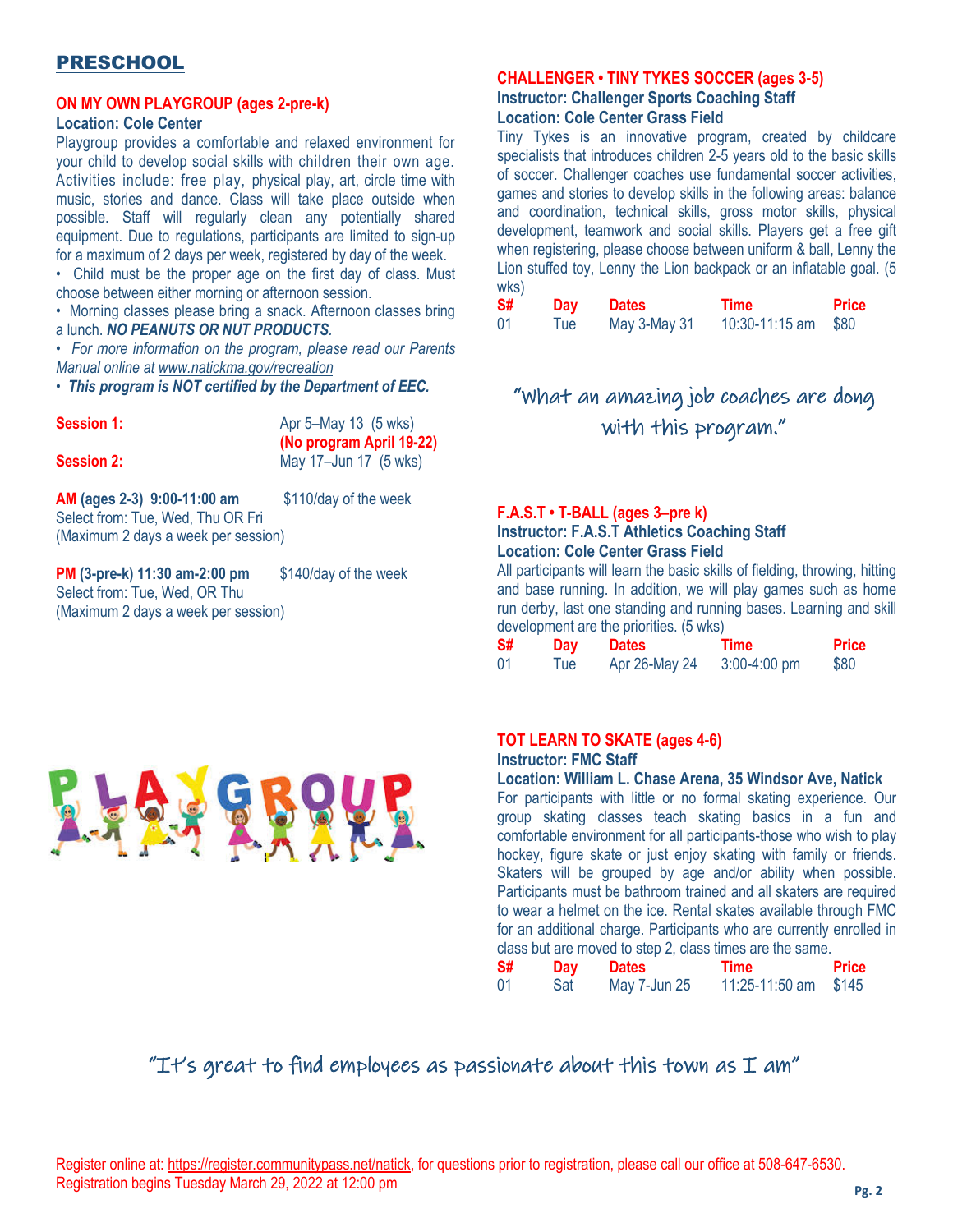### YOUTH

### **ARCHERY (grades 4-6)**

#### **Instructor: On the Mark Archery Staff Location: Cole Center Gym, Natick**

Social distance while still having fun together in this Olympic sport! Everyone receives their own bow, arrows, quiver and armguard to create an environment that allows the archers to focus on the shooting form and not stress about equipment sharing. Our certified USA Archery instructors empower the individual by training their instincts and mindset to concentrate on an objective and zero in on their target. All equipment provided. No prior experience needed. (4 wks)

| S# | Day | <b>Dates</b>  | Time             | <b>Price</b> |
|----|-----|---------------|------------------|--------------|
| 01 | Mon | Apr 25-May 16 | $6:15 - 7:15$ pm | \$167        |

### **INTERMEDIATE ARCHERY (grades 4-6) Instructor: On the Mark Archery Staff**

### **Location: Cole Center Gym, Natick**

Mental and physical health are more important now than ever before since the pandemic. This program explores the form taught in the Olympic training camps known as the 'National Training System' (NTS) and learn a new way of shooting in a technical step-by-step outline that will improve your consistency, accuracy and mental fortitude. All equipment is provided. (5 wks)

| S# | Day               | <b>Dates</b>  | Time             | <b>Price</b> |
|----|-------------------|---------------|------------------|--------------|
| 01 | Mon               | May 23-Jun 27 | $6:15 - 7:15$ pm | \$205        |
|    | (No class May 30) |               |                  |              |

### **APRIL VACATION SOCCER CLINIC (ages 7-11)**

#### **Instructor: Challenger Sports Coaches**

### **Location: Wilson Middle School Field, 24 Rutledge Road**

Challenger Sports International soccer programs bring coaches from around the world to share their experiences and a genuine interest in helping each player to develop fundamental skills. Each day is based around a different soccer topic as our coaches build up each player's skills in a fun and relaxed environment that encourages development. All campers will receive a jersey and ball. Friday will be used as the rain day make-up. (3 days)

| S# | Day | <b>Dates</b>          | Time                    | <b>Price</b> |
|----|-----|-----------------------|-------------------------|--------------|
| 01 |     | Tue-Thu Apr 19-Apr 21 | $9:00$ am-12:00 pm \$95 |              |

### **DO YOU BELIEVE IN MAGIC • BEGINNER (ages 8-12) Instructor: Joe Carota**

### **Location: Cole Center**

Learn the "art" of magic from a professional magician! Get handson assistance as you learn the secrets behind each trick. Participants will be able to keep a kit with props and booklet explaining each trick. Joe has new tricks to learn in each session. (5 wks)

| S# | Day | <b>Dates</b>  | Time           | <b>Price</b> |
|----|-----|---------------|----------------|--------------|
| 01 | Mon | Apr 25-May 23 | $4:00-5:15$ pm | \$125        |

### **DO YOU BELIEVE IN MAGIC • ADVANCED (ages 8-12)**

### **Instructor: Joe Carota**

#### **Location: Cole Center**

Expand on basic knowledge into new and more in-depth tricks in this hands-on "peak behind the curtain". Participants will be able to keep a kit with props and booklet explaining each trick. Joe has new tricks to learn in each session. It is recommended participants have taken beginner class or previous experience with magic tricks. (5 wks)

| S# | Day  | <b>Dates</b>  | <b>Time</b>    | <b>Price</b> |
|----|------|---------------|----------------|--------------|
| 01 | Fri. | Apr 29-May 27 | $4:00-5:15$ pm | \$125        |

### **F.A.S.T FLAG FOOTBALL (grades 2-4)**

#### **Instructor: F.A.S.T Athletics Staff**

#### **Location: Cole Center Grass Field**

F.A.S.T. Athletics will teach everyone game strategies, catching techniques and most importantly, how to work together as a team. The players will be able to participate in different situational games; Red Zone defense, fourth and inches and the QB Challenge. The F.A.S.T. Coaches will have tons of plays ready to go for their teams! (5 wks)

| S# | Day  | <b>Dates</b>  | Time           | Price |
|----|------|---------------|----------------|-------|
| 01 | l ue | Apr 26-May 24 | $4:00-5:00$ pm | \$87  |

### **HOME ALONE SAFETY (grades 3-5)**

### **Instructor: Juanita Allen, EMT and CPR & First Aid Instructor Location: Cole Center**

Girls and boys learn telephone and door answering techniques, internet safety and accident and fire protection. They will also learn some basic first aid and time management tips for when they are alone for short periods of time. **(\*S1 elementary early release only)**

| S#    | <b>Day</b> | <b>Date</b> | Time           | <b>Price</b> |
|-------|------------|-------------|----------------|--------------|
| $*01$ | Wed        | Apr 6       | 12:30-2:00 pm  | \$45         |
| 02    | Нri        | Apr 22      | 10:00-11:30 am | -S45         |

### **INTRO TO THEATER #1 (ages 5-7)**

### **Instructor: Cindy Wright**

**Location: Cole Center gym**

Children will develop acting, musical and dance skills. There will be a short theatre performance at the last class. (6 wks)

| <b>S#</b> | Day | <b>Dates</b> | Time           | <b>Price</b> |
|-----------|-----|--------------|----------------|--------------|
| -01       | Нri | Apr 29-Jun 3 | $3:30-4:30$ pm | \$105        |

### **INTRO TO THEATER #2 (ages 7-grade 4)**

### **Instructor: Cindy Wright**

**Location: Cole Center gym**

Children will develop acting, musical and dance skills. There will be a short theatre performance at the last class. (8 wks)

| S# | Day  | <b>Dates</b>  | Time           | <b>Price</b> |
|----|------|---------------|----------------|--------------|
| 01 | Fri. | Apr 29-Jun 17 | $4:45-6:00$ pm | \$135        |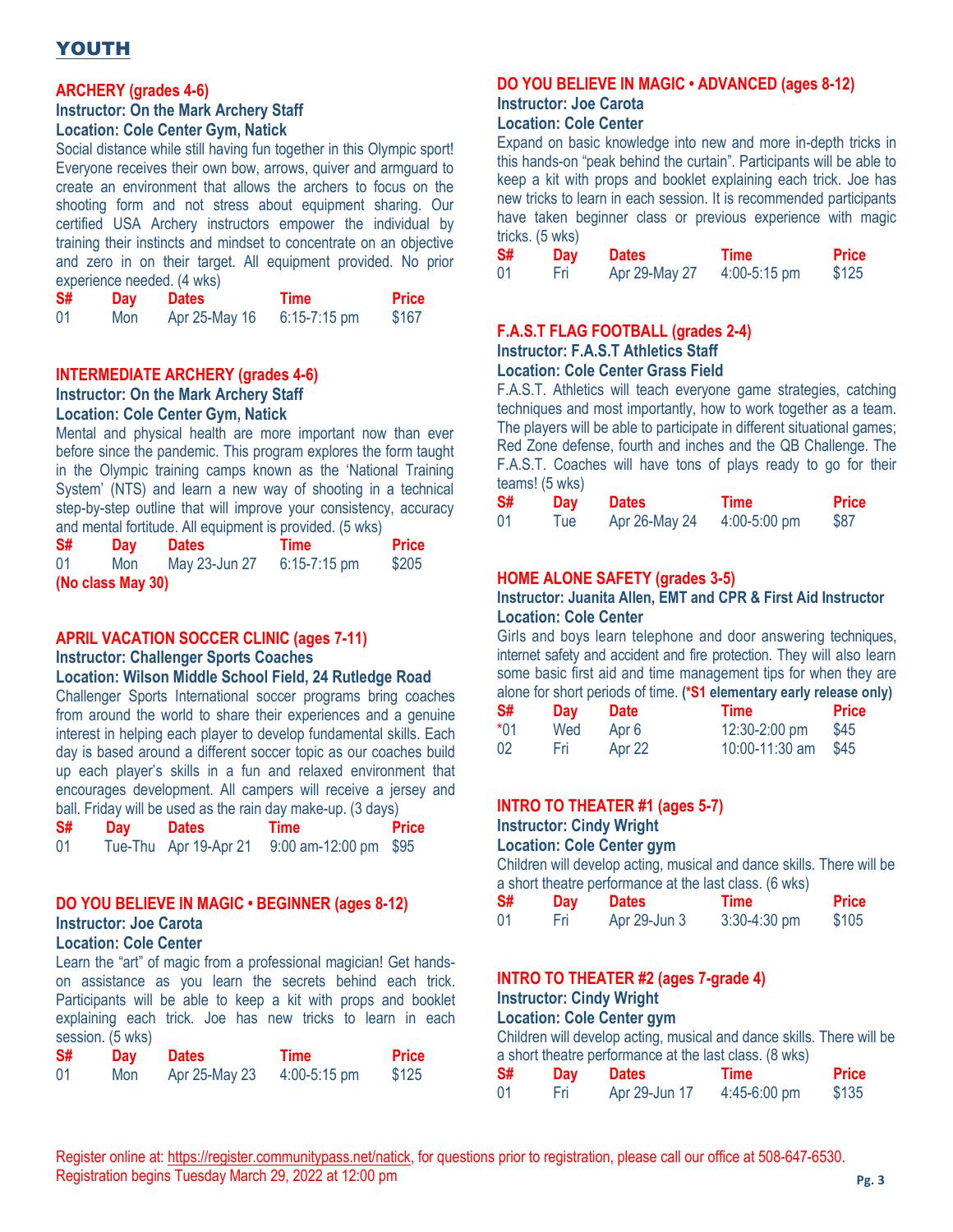### **IMPROVISATIONAL THEATER (grades 1-8)**

### **Instructor: Cindy Wright**

### **Location: Cole Center Gym**

In improvisational theater, most of what is performed is unscripted. The performers create the story, characters and dialogue spontaneously. In this one-day workshop, young performers will explore the techniques, which will help them grow as performers.

| S# | Day |       | Date Time              | Grade Price |      |
|----|-----|-------|------------------------|-------------|------|
| 01 | Sat |       | Apr 9 9:30-11:00 am    | 1-4         | \$33 |
| 02 | Sat | Apr 9 | 11:30 am-1:30 pm $5-8$ |             | \$36 |

### **MINI MUSICAL THEATER (ages 5-10)**

### **Instructor: Cindy Wright**

### **Location: Cole Center Gym**

This program is a wonderful introduction to the world of musical theater. Children will sing, dance and act to bring a familiar story to life. Classes will be spent learning songs, dances and dialogue. Age appropriate roles will be assigned. Children will work toward an informal performance at the end of the last class. (4 days)

| <b>S#</b> | Dav | <b>Dates</b>      | Time                     | <b>Price</b> |
|-----------|-----|-------------------|--------------------------|--------------|
| 01        |     | Tue-Fri Apr 19-22 | $9:30$ am-12:00 pm \$135 |              |

### **LEARN TO SKATE (ages 7-15)**

**Instructor: FMC Staff**

### **Location: William L. Chase Arena, 35 Windsor Ave**

For participants with little or no formal skating experience. Our group skating classes teach skating basics in a fun and comfortable environment for all participants – those who wish to play hockey, figure skate or just enjoy skating with family or friends. Skaters will be grouped by age and/or ability when possible. All skaters are required to wear a helmet on the ice. Rental skates available through FMC for an additional charge. Participants currently enrolled in classes who are moved to Step 2, class will take place from 10:10-10:50 am. (8 wks)

| S# | Day | <b>Dates</b> | Time                 | <b>Price</b> |
|----|-----|--------------|----------------------|--------------|
| 01 | Sat | May 7-Jun 25 | 10:55-11:20 am \$145 |              |



### **PARENTS NIGHT OUT (ages 5-11)**

### **Instructor: Recreation Staff**

### **Location: Cole Center**

Drop the kids off for a night of games, crafts and movies while you have your own night of fun. Supervised by CPR & FA certified staff. A small pre-packaged snack will be served. NO cash snack bar or vending will be available at this time. **Multi-child discount: \$2 off per 2nd child and more PER INDIVIDUAL NIGHT REGISTRATION.**

| S# | Day | <b>Date</b>   | <b>Time</b>  | <b>Price</b> |
|----|-----|---------------|--------------|--------------|
| 01 | Sat | Apr 9         | 5:30-8:30 pm | \$22         |
| 02 | Sat | Apr 23        | 5:30-8:30 pm | \$22         |
| 03 | Sat | May 7         | 5:30-8:30 pm | \$22         |
| 04 | Sat | <b>May 21</b> | 5:30-8:30 pm | \$22         |
| 05 | Sat | Jun 4         | 5:30-8:30 pm | \$22         |
| 06 | Sat | <b>Jun 18</b> | 5:30-8:30 pm | \$22         |

#### **PLAY TENNIS AMERICA (grades 3-7)**

**Instructor: Natick Racquet Club Staff** 

#### **Location: Natick Racquet Club, 16 Michigan Drive**

Basic fundamentals taught for beginners and advance beginners only, no advanced players. (6 wks)

| S# | Dav               | <b>Dates</b>                    | Time | Grade Price |       |
|----|-------------------|---------------------------------|------|-------------|-------|
| 01 | <b>Sun</b>        | May 1-Jun 12 5:00-6:00 pm 3 & 4 |      |             | \$123 |
| 02 | Sun               | May 1-Jun 12 6:00-7:00 pm 5-7   |      |             | \$123 |
|    | (No class May 29) |                                 |      |             |       |

#### **SKYHAWKS BEACH VOLLEYBALL (ages 7-14) Instructor: Skyhawks Staff**

**Location: J. J. Lane Park, Speen Street (next to the National Guard)** Skyhawks Beach Volleyball takes the energy and excitement of this great team sport and puts it all together into one fun-filled program. All aspects of the game are taught through drills and exercises that focus on bumping, setting, spiking, hitting and serving. Program is designed for the beginner to intermediate player. (6 wks)

| S# | <b>Day</b> | <b>Dates</b>                     | Time | Age | <b>Price</b> |
|----|------------|----------------------------------|------|-----|--------------|
| 01 | l ue       | Apr 26-May 31 3:30-4:30 pm 7-9   |      |     | \$85         |
| 02 | <b>lue</b> | Apr 26-May 31 4:30-5:30 pm 10-14 |      |     | \$85         |

### **SKYHAWKS BASEBALL (ages 6-11)**

### **Instructor: Skyhawks Staff**

### **Location: Cole Center Grass Field**

Learn the fundamentals of fielding, catching, throwing, hitting, and base running all in a fun, positive environment. Specifically designed for beginning and intermediate players, this program teaches athletes new baseball skills along with vital life lessons such as respect, teamwork and responsibility. Don't forget your glove, water bottle and sunscreen. (6 wks)

| S# | Day | Dates        | Time                             | <b>Age Price</b> |
|----|-----|--------------|----------------------------------|------------------|
| 01 | Thu | Apr 28-Jun 2 | $3:30-4:15 \text{ pm}$ 6-8       | \$70             |
| 02 | Thu | Apr 28-Jun 2 | $4:15-5:00 \text{ pm}$ 9-11 \$70 |                  |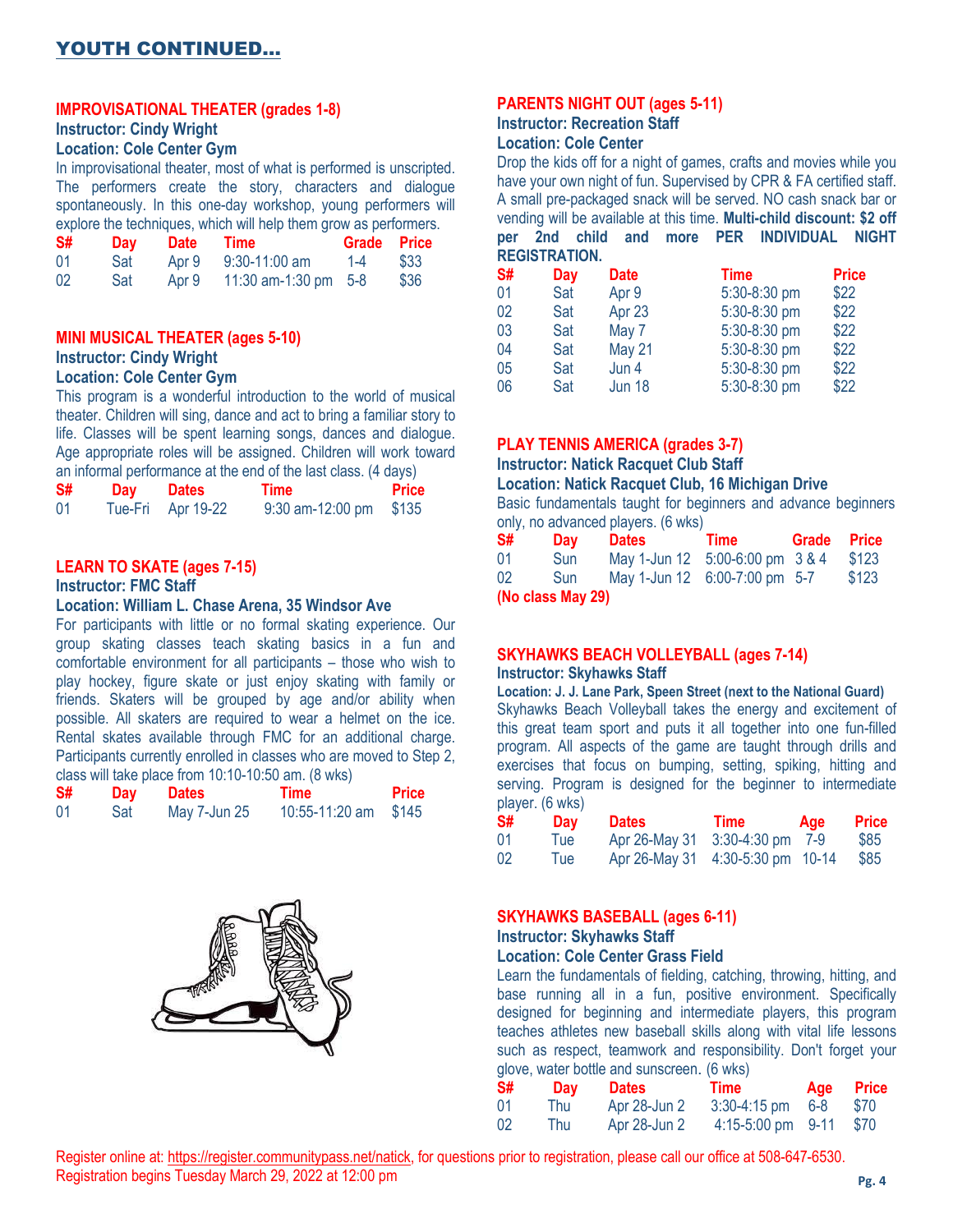### YOUTH CONTINUED…

### **SPEED AND ENDURANCE (ages 7-11)**

### **Instructor: Kathy Fleming**

**Location: J.J. Lane Park, Speen Street (next to the National Guard)**

Speed and endurance are two essential qualities that children need to be able to compete to the best of their ability. Kathy Fleming a 1996 Olympic Trials Finalist and former Cross Country and Track Coach at Boston College can help you become a better all-around athlete. Through drills, hill running and working on running form and strength, your athlete will reach to new levels. Bring your running shoes and a water bottle. (5 wks)

| <b>Principle 1999</b> Turning Under and a nature bottler (Child) |     |               |                |              |  |
|------------------------------------------------------------------|-----|---------------|----------------|--------------|--|
| S#                                                               | Day | <b>Dates</b>  | Time           | <b>Price</b> |  |
| 01                                                               | Thu | Apr 28-May 26 | $4:15-5:15$ pm | \$87         |  |

### **THEATER WORKSHOPS (grades 5–7)**

### **Staff: Cindy Wright–Acting Director**

### **Location: Cole Center Gym**

This program gives middle school kids an opportunity to experience and explore theater arts through their participation in acting and dance style workshops. There will be a performance including acting and music on the last day. (4 wks)

| <b>S#</b> | Day | <b>Dates</b>  | Time            | <b>Price</b> |
|-----------|-----|---------------|-----------------|--------------|
| 01        | Sat | Apr 30-May 21 | $9:30-11:30$ am | \$115        |

### **WICKED COOL CLASS: POTION MAKERS (grades k-2) \*\*NEW\*\***

### **Instructor: Wicked Cool For Kids**

### **Location: Cole Center**

Engaging hands-on chemistry projects will encourage kids to be junior scientists. Unlock the secrets of the laboratory to create customized soaps, lotions and potions. Explore how chemists create formulas and make your own cool products to take home. Learn about chemical properties and reactions while making fizzing potions and secret solutions! (6 wks)

| <b>S#</b> | Day  | <b>Dates</b>  | Time             | <b>Price</b> |
|-----------|------|---------------|------------------|--------------|
| 01        | l ue | Apr 26-May 31 | $4:00 - 5:00$ pm | \$150        |

### **WICKED COOL CLASS: LEGO ROBOTICS (grades 3-5) \*\*NEW\*\***

**Instructor: Wicked Cool For Kids**

### **Location: Cole Center**

The We-Do Robotics system features LEGO models that incorporate working motors and sensors with simple programming software. Kids will work as scientists and engineers to build, program, and test working models. Building dancing birds, drumming monkeys, and roaring lions to learn about simple machines, complex motion, and the concept of randomness. (6 wks)

| -S# | Day | <b>Dates</b> | Time             | <b>Price</b> |
|-----|-----|--------------|------------------|--------------|
| -01 | Thu | Apr 28-Jun 2 | $4:00 - 5:00$ pm | \$150        |

### Natick Drama Workshop Presents…

### *"LADY PIRATES OF CAPTAIN BREE"*

The crew of the Kayla May sees pirates in the distance – and jumps ship – leaving Captain Jennings with a makeshift crew of motely prisoners to protect his wealthy passengers from certain attack. As the Lady Pirates of Captain Bree take over the defenseless ship, you're in for a swashbuckling musical comedy with a host of hysterical characters on deck.

**Presented by Natick Drama Workshop Wilson Middle School, 24 Rutledge Road Saturday April 2, 2:00 & 6:30 pm Sunday April 3, 2:00 pm**

For information on tickets, please go to <https://www.natickdramaworkshop.org/>



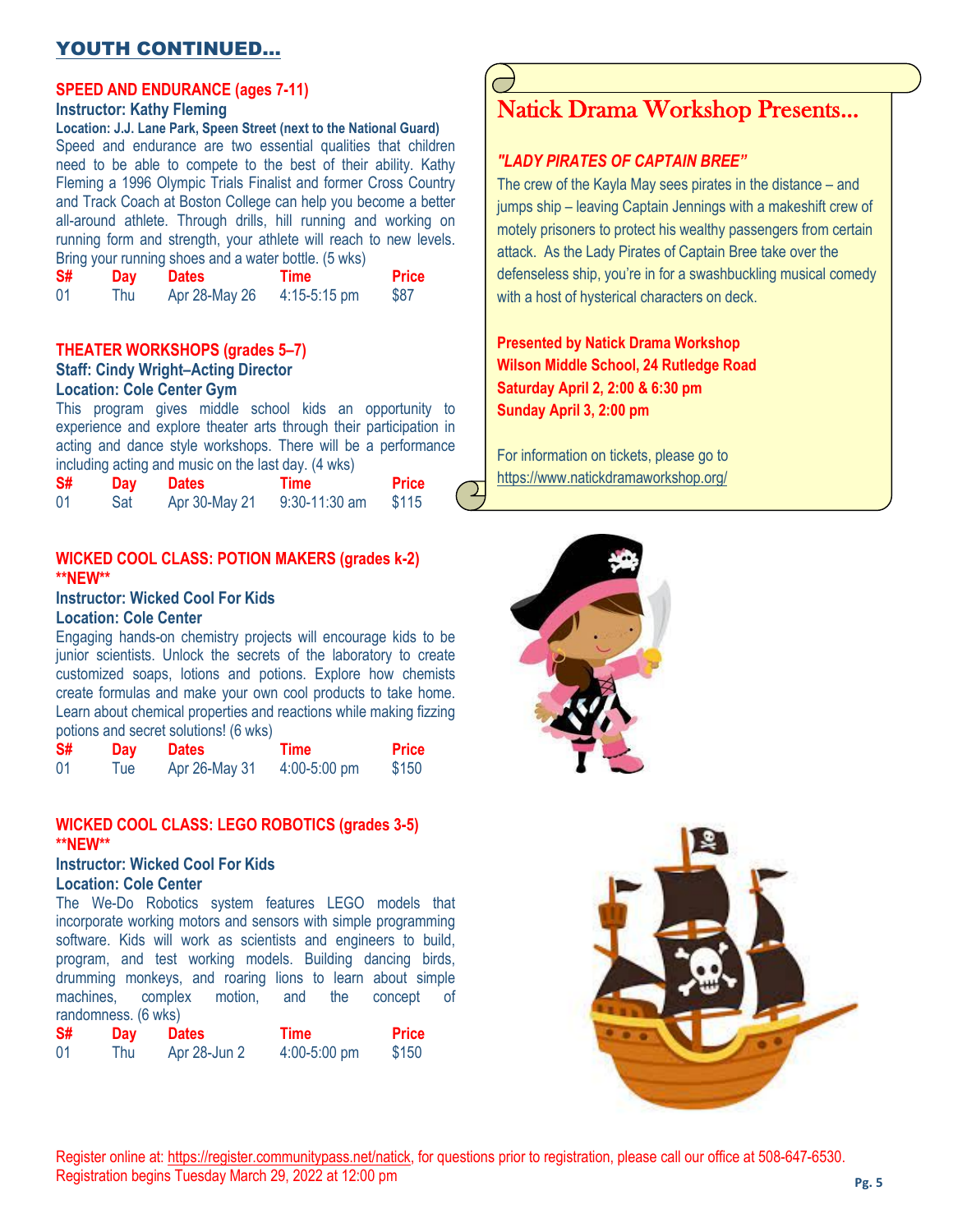### TEENS

### **TEEN CENTER (grades 6-10) Location: Cole Center**

The Teen Center is a drop-in, afterschool program for middle and early high school students living in Natick and/or attending Natick schools, in grades 6 and up. As Teen Center Members, students can take charge of their afterschool activities in the gym, game room, and on the fields, where they can play, create, and share freely amongst their peers. Open weekly Monday through Thursday (unless otherwise specified), the Teen Center offers a wide variety of programs and activities throughout the afternoon. CPR/FA certified staff are on site to lead programs, hang out with participants, and guide students through their exciting afternoons! **Natick Teen Program Membership is required, see below.**

Follow Natick Teen Programs on Facebook for an updated activity calendar & information on the classes, workshops, and events offered through the Recreation Department.

| Day     | <b>Dates</b>      | <b>Time</b>    |
|---------|-------------------|----------------|
| Mon-Thu | Present-June 16th | $2:15-6:00$ pm |

### **Special Dates:**

**Closed:** Apr 18-22, May 30 **Open on early release day:** May 18, 11:30 am-6:00 pm

The Teen Center is a drop-in program only, so program participants may check in and out of the program throughout the afternoon, and the program is not responsible for them after closing time. To officially check out of the program, participants must leave the Cole Center property or join a new, registrationbased program (such as a Soccer practice). This program is not licensed by the Department of Early Education and Care or any other state agency.

### **NATICK TEEN PROGRAM MEMBERSHIP (grades 6+)**

The Natick Teen Programs (NTP) Membership includes daily access to the Teen Center, special events, and discounts on all teen classes. Look for membership pricing in each program description.

| <b>Price</b> |
|--------------|
| \$75         |
| \$75         |
| \$75         |
|              |

Membership registration is online. Once registered, students will receive Teen Pass on their first visit to use at drop-in programs.

### **NEW: 5th Grade Drop-In at the Teen Center**

Current 5<sup>th</sup> graders can check out the Teen Center for the first time, starting in the last month of the school year!  $5<sup>th</sup>$  graders will receive their own pass, and be able to visit 1 day/week this spring. This is a great preview of what is to come next year, when they can visit the Teen Center every day! Transportation from KMS & WMS is included, pickup in front of the school after dismissal.

Spring Membership is required, and participants must sign a Code of Conduct upon arrival.

| Day                         | <b>Dates</b> | <b>Time</b>          |
|-----------------------------|--------------|----------------------|
| Tue                         | May 3-Jun 14 | 2:15-6:00 pm         |
| Season:<br>Spring (Apr-Jun) |              | <b>Price</b><br>\$10 |

Membership registration is online. Once registered, students will receive Teen Pass on their first visit to use at drop-in programs.



### "Each kid felt so excited and welcome"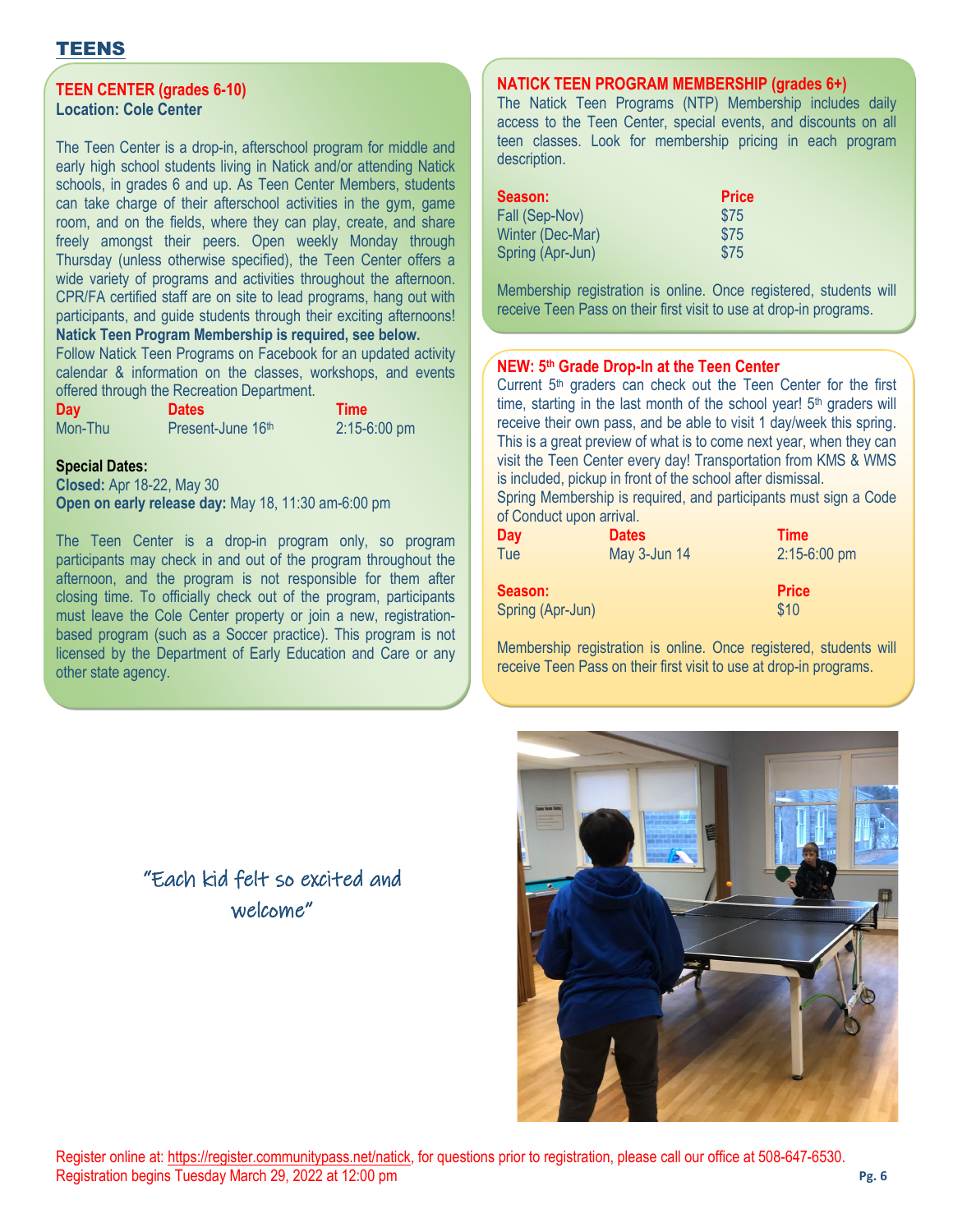### TEEN CONTINUED…

### **BLAST Baby Sitting \*NOW with CPR/AED Certification (grades 6-9)**

### **Instructor: Juanita Allen, EMT/CPR & First Aid Instructor Location: Cole Center**

Join us for a Babysitting class and get CPR/AED certified, too! We will cover how to react responsibly to medical emergencies, perform first aid for common childhood injuries, how to best call 911 and how to prevent and relieve choking. You'll be prepared to interview for a babysitting job, select safe activities for children of different ages and run your own babysitting business. You'll leave with a certificate of completion for babysitting, a First Aid book, and upon successful completion, you will also be certified in CPR/AED.

|    |     |      |                                     | Mem                | Non-Mem |
|----|-----|------|-------------------------------------|--------------------|---------|
| S# | Dav | Date | Time                                | <b>Price Price</b> |         |
| 01 | Mon |      | Jun $6\quad 3:00 - 6:00 \text{ pm}$ | <b>S80</b>         | \$85    |

### **APRIL ADVENTURE WEEK (grades 5-8)**

#### **Instructor: Recreation Staff**

Join our Recreation staff on a different adventure each day, visiting local attractions and embarking on new adventures! Participants should bring sneakers with a good sole, a lunch that does not need to be refrigerated, snack, water bottle and a backpack. All activities listed are dependent on weather and availability, and subject to change.

Waivers are required for various activities and must be completed by a parent or guardian. These forms will be made available at the beginning of the week. Participants will not be able to attend if the form is not filled out.

### **01 Urban Air Trampoline Park 02 Boda Borg 03 TreeTop Adventures**

|    |     |             |                       | <b>Mem</b>   | <b>Non-Mem</b> |
|----|-----|-------------|-----------------------|--------------|----------------|
| S# | Dav | <b>Date</b> | <b>Time</b>           | <b>Price</b> | <b>Price</b>   |
| 01 | Tue | Apr 19      | 9:00 am-4:00pm        | \$80         | \$85           |
| 02 | Wed | Apr 20      | $9:00$ am-4:00pm \$80 |              | \$85           |
| 03 | Thu | Apr 21      | 9:00 am-4:00pm        | <b>\$80</b>  | \$85           |



### **DUNGEONS AND DRAGONS (grades 5-12)**

### **Instructor: Recreation Staff Location: Cole Center**

Want to go on fantastic adventures like your favorite book, movie and game characters? Brave enchanted woods, outwit foes and thwart ancient monsters! Come try Dungeons and Dragons! No experience necessary, but participants should bring their books and/or dice if available. Please bring a bagged dinner. Once registered, participants will be assigned to one of two campaigns, and will remain with that group for the entire season. When registering, participants can request up to two friends on their campaign.

| Mem   | Non-Mem      |    |            |                       | Mem  | <b>Non-Mem</b>     |
|-------|--------------|----|------------|-----------------------|------|--------------------|
| Price | <b>Price</b> | S# | <b>Dav</b> | <b>Dates</b>          |      | <b>Price Price</b> |
| \$80  | \$85         |    | Fri        | Apr 29, May 13, Jun 3 | \$55 | \$60               |
|       |              |    | Fri.       | May 6, May 20, Jun 10 | \$55 | \$60               |



### **FANTASTIC FRIDAYS (grades 5-6)**

### **Instructor: Teen Center Staff**

**Location: Cole Center**

Enjoy a night out at Fantastic Fridays. The gym and game room are always open, with a DJ, ping-pong, air hockey, basketball, pool, and more. Concessions are for sale as a fundraiser for future activities. Theme nights include dodgeball, movie night, sports night, trivia night, and more! Chaperoned by recreation staff.

| S# | Dav | <b>Date</b> | Time         | <b>Mem</b><br><b>Price</b> | Non-Mem<br><b>Price</b> |
|----|-----|-------------|--------------|----------------------------|-------------------------|
|    |     |             |              |                            |                         |
| 01 | Fri | Apr 1       | 7:00-9:00 pm | \$5                        | \$10                    |
| 02 | Fri | May 6       | 7:00-9:00 pm | \$5                        | \$10                    |
| 03 | Fri | Jun 3       | 7:00-9:00 pm | \$5                        | \$10                    |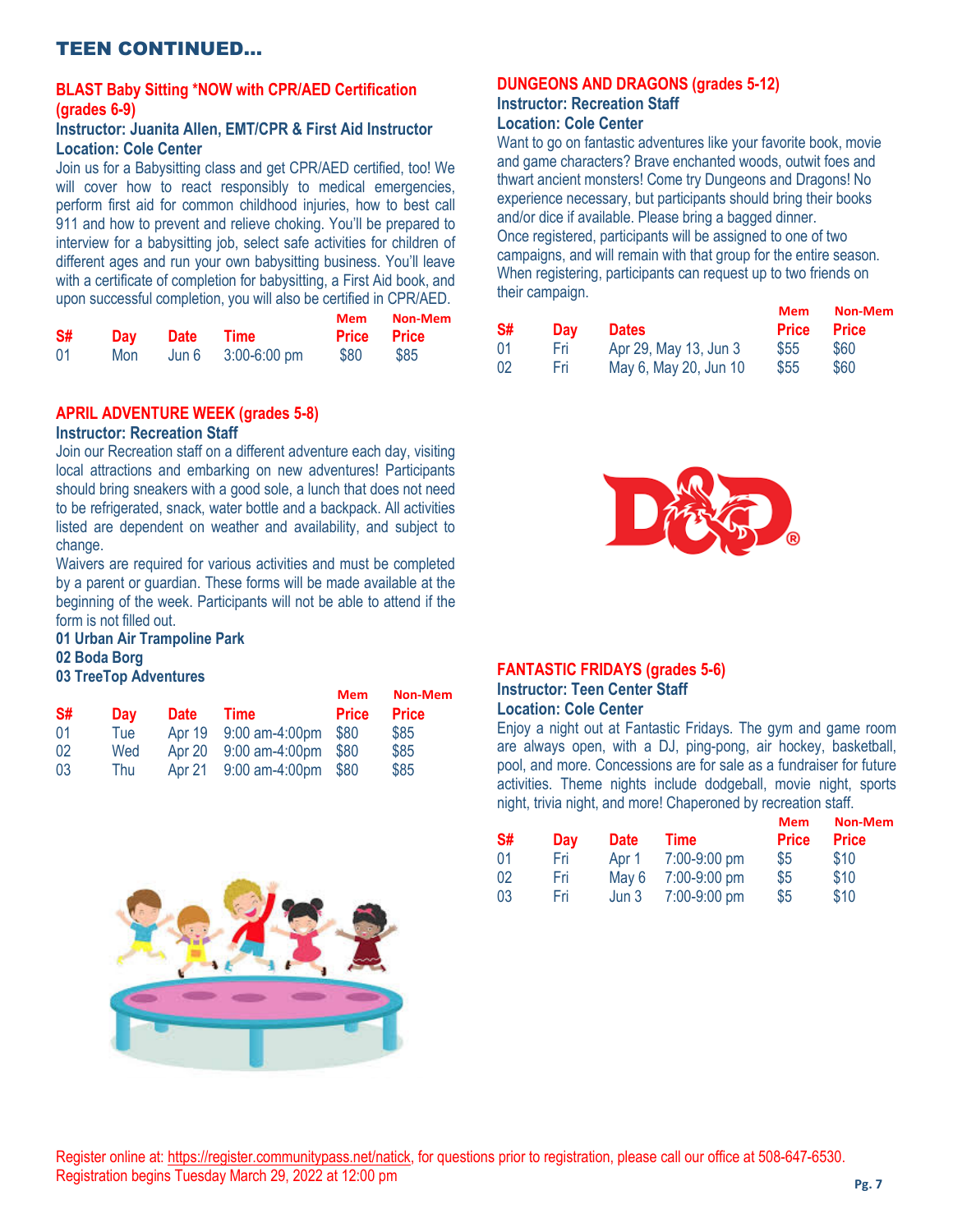### **METROWEST E-SPORTS LEAGUES (YOUTH, TEEN, & ADULT)**

The MetroWest Recreational E-Sports league provides safe and inclusive gaming to participants of all ages and abilities! **Now offering adult leagues (ages 18 & up)!** This league is hosted by GG Leagues to ensure fair gaming for all participants. Participants will have the ability to chat with their opponent, play against their friends, and compete to be the best in the Metro West area! All interactions are

monitored by GG Leagues, with support from Natick Recreation and Parks to ensure a safe, positive experience.

Leagues run for 6 weeks (5 weeks of a regular season, 1 week of playoffs). **Registration opens 3/29 and closes 4/4.** League season passes cost \$30, \$25 for NTP members.

### **Key: (Y) Youth: 8-12 (T) Teen: 13-18 (A) Adult: 18 +**

### **MONDAYS**

### **MADDEN 22**

System: PS5 with PlayStation Plus Subscription **(Y)** 7:00-8:00 pm **(T)** 8:00-9:00 pm **(A)** 9:00-10:00 pm

### **MADDEN 22**

System: Xbox Series X/S with Xbox Live Subscription **(Y)** 7:00-8:00 pm **(T)** 8:00-9:00 pm **(A)** 9:00-10:00 pm

### **MARIO KART 8 DELUXE**

**System**: Nintendo Switch with Nintendo Switch Online Subscription **(Y)** 7:00-8:00 pm **(T)** 8:00-9:00 pm **(A)** 9:00-10:00 pm

### **TUESDAYS**

**FORTNITE 1v1** System: PC, Nintendo Switch, PlayStation, Xbox **(T)** 8:00-9:00 pm **(A)** 9:00-10:00 pm

### **WEDNESDAYS**

### **ROCKET LEAGUE 1v1**

Skill level: Beginner System: PlayStation, Xbox, PC, Nintendo Switch **(Y)** 7:00-8:00 pm **(T)** 8:00-9:00 pm **(A)** 9:00-10:00 pm

### **ROCKET LEAGUE 1v1**

Skill level: Competitive System: PlayStation, Xbox, PC, Nintendo Switch **(Y)** 7:00-8:00 pm **(T)** 8:00-9:00 pm **(A)** 9:00-10:00 pm

### **WEDNESDAYS CONTINUTED…**

### **ROCKET LEAGUE 3v3**

**Skill level: Competitive** System: PlayStation, Xbox, PC, Nintendo Switch **Requirements**: Teams must register with GG Leagues with a TEAM OF 3 or you'll be assigned to a team. **(Y)** 7:00-8:00 pm

> **(T)** 8:00-9:00 pm **(A)** 9:00-10:00 pm

### **ROCKET LEAGUE 3v3**

**Skill level: Beginner** System: PlayStation, Xbox, PC, Nintendo Switch **Requirements**: Teams must register with GG Leagues with a TEAM OF 3 or you'll be assigned to a team. **(Y)** 7:00-8:00 pm **(T)** 8:00-9:00 pm **(A)** 9:00-10:00 pm

### **THURSDAYS**

**SUPER SMASH BROS** System: Nintendo Switch with Nintendo Switch Online Subscription **(Y)** 7:00-8:00 pm **(T)** 8:00-9:00 pm **(A)** 9:00-10:00 pm

### **FRIDAYS**

### **FORTNITE 2v2**

System: PC, Nintendo Switch, PlayStation, Xbox **Requirements**: Teams must register with GG Leagues with a TEAM OF 2 or you'll be assigned to a team. **(T)** 8:00-9:00 pm **(A)** 9:00-10:00 pm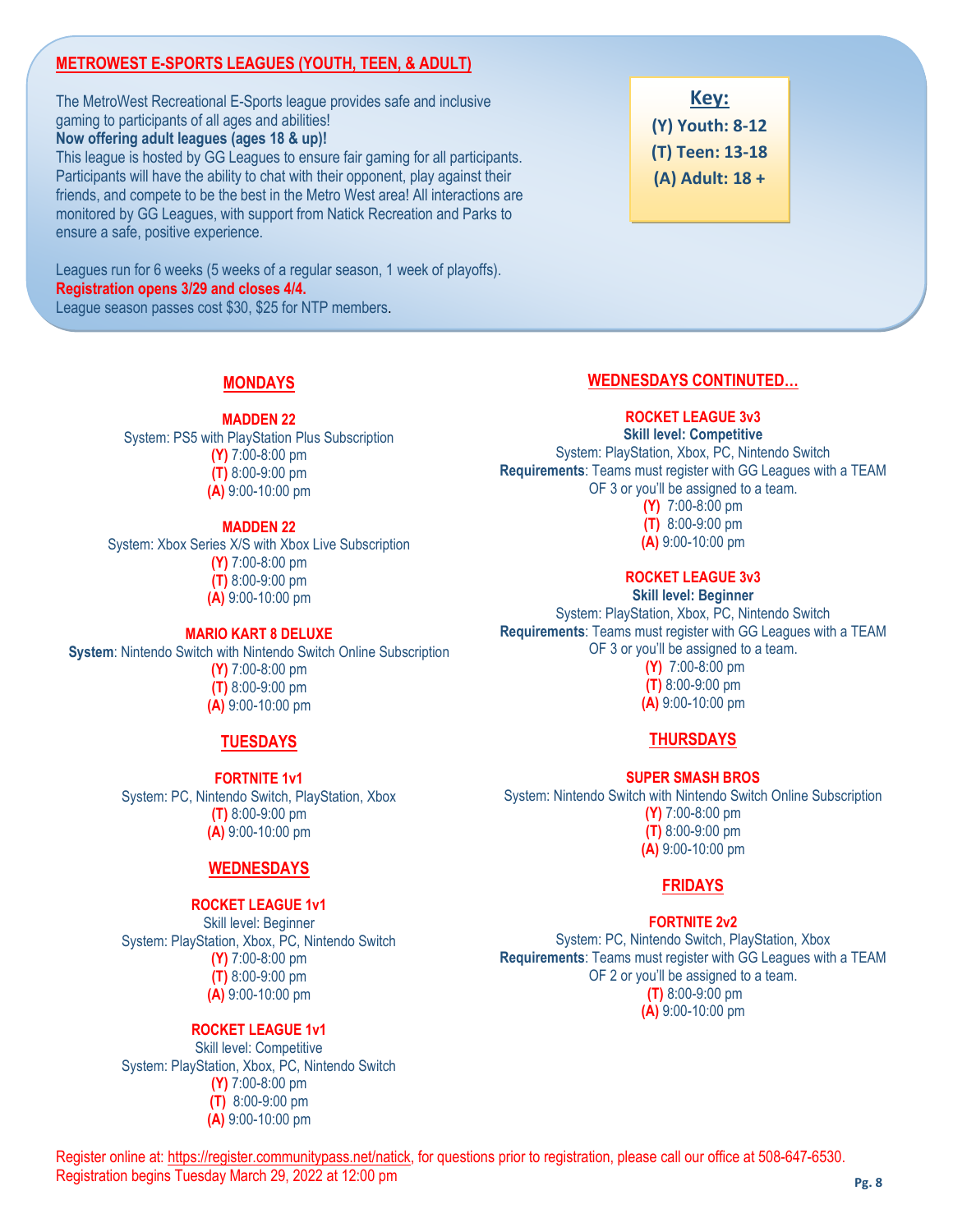### ADULT

### **ADULT LEARN TO SKATE (ages 16 & up)**

### **Instructor: FMC Staff**

#### **Location: William L. Chase Arena – 35 Windsor Ave**

It's never too late to learn how to skate! Participants 16 years and older are invited to learn to skate or enhance skating skills in a fun and comfortable environment. Skaters will be grouped by age/or ability when possible. All skaters are required to wear a helmet on the ice. Rental skates available through FMC for an additional charge.

| -S# | Day | <b>Dates</b> | Time                 | <b>Price</b> |
|-----|-----|--------------|----------------------|--------------|
| 01  | Sat | May 7-Jun 25 | 10:00-10:50 am \$145 |              |

### **ARCHERY (grades 6 & up)**

### **Instructor: On the Mark Archery Staff Location: Cole Center Gym**

The perfect social distancing activity this spring is archery! This martial art sport boosts self-confidence and belief with the synergy that is required to learn the way of the bow. Mastery of the sport takes years, but fundamental success is possible with a focused mind and a determined attitude. All equipment is provided. Beginners and intermediates welcome. (4 wks)

| S# | Day | <b>Dates</b>  | Time           | <b>Price</b> |
|----|-----|---------------|----------------|--------------|
| 01 | Mon | Apr 25-May 16 | $7:15-8:15$ pm | \$167        |

### **INTERMEDIATE ARCHERY (grades 6 & up)**

### **Instructor: On the Mark Archery Staff**

### **Location: Cole Center Gym**

Mental and physical health are more important now than ever since the pandemic. Explore the shooting form taught in the Olympic training camps known as the 'National Training System' (NTS) and learn a new way of shooting in a technical step-by-step outline that will improve your consistency, accuracy and mental fortitude. All equipment is provided. (5 wks)

| S#                | Day | <b>Dates</b>  | Time           | <b>Price</b> |  |
|-------------------|-----|---------------|----------------|--------------|--|
| 01                | Mon | May 23-Jun 27 | $7:15-8:15$ pm | \$205        |  |
| (No class May 30) |     |               |                |              |  |

### **FIRST AID AND CPR CERTIFICATION (16+ Years old) Instructor: Juanita Allen, EMT and CPR & First Aid Instructor Location: TBD**

This certified course is designed for individuals who may need to respond to a First-Aid emergency. Participants will learn how to handle injuries and manage illness in the first few minutes until professional help arrives. An in-person skills check will take place with the instructor. Certification is good for 2 years.

| S# | Dav | <b>Date</b> | Time           | <b>Price</b> |
|----|-----|-------------|----------------|--------------|
| 01 | Mon | Jun 6       | $6:15-8:45$ pm | \$80         |

### **PLAY TENNIS AMERICA (adults)**

### **Instructor: Natick Racquet Club Staff**

**Location: Natick Racquet Club, 16 Michigan Drive**

Basic fundamentals taught for beginners and advance beginners only, no advanced players. (6 wks)

| S#                | Day | <b>Dates</b> | Time         | <b>Price</b> |  |
|-------------------|-----|--------------|--------------|--------------|--|
| 01                | Sun | May 1-Jun 12 | 7:00-8:00 pm | \$123        |  |
| (No class May 29) |     |              |              |              |  |

### **PICKLEBALL LESSONS \*\* NEW\*\* (adults-high school graduate and older)**

### **Location: Connor Heffler Park, 90 Oak Street Instructor: Doug Steinberg, Certified PPR Coach**

Learn the fundamentals of the game of Pickleball. Recommended for all players new to the game, beginners and players getting back into the game. Two-day clinics will include instruction on the grip, ready position, safety and a basic overview of shots and footwork drills. Paddles are not included; you must have your own paddle.

In case of inclement weather cancellation, session will adjust or add a week.

(Session includes two 90 minute classes)

| S# | Day | <b>Dates</b>   | Time             | <b>Price</b> |
|----|-----|----------------|------------------|--------------|
| 01 | Sat | Apr 30 & May 7 | 11:30 am-1:00 pm | \$65         |
| 02 | Thu | May 26 & Jun 2 | $12:00-1:30$ pm  | \$65         |

### **PICKLEBALL CLINIC • UP THE RIVER/DOWN THE RIVER \*\* NEW\*\* (adults-high school graduate and older)**

**Location: Connor Heffler Park, 90 Oak Street, Natick Instructor: Doug Steinberg, Certified PPR Coach**

Participants play games in 15 minute increments. At the end of the game, two players with the most points move up a court and the two with lower point totals move down a court. During play, formal coaching will be given. One of the main goals of this clinic is to place equal level players with one another. Recommended for midbeginners to intermediate levels. Paddles are not included; you must have your own paddle.

In case of inclement weather cancellation, session will adjust or add a week.

| S# | Day | <b>Date</b>   | <b>Time</b>   | <b>Price</b> |
|----|-----|---------------|---------------|--------------|
| 01 | Thu | Apr 28        | 12:00-2:00 pm | \$20         |
| 02 | Thu | <b>May 12</b> | 12:00-2:00 pm | \$20         |
| 03 | Thu | <b>May 19</b> | 12:00-2:00 pm | \$20         |
| 04 | Thu | Jun 9         | 12:00-2:00 pm | \$20         |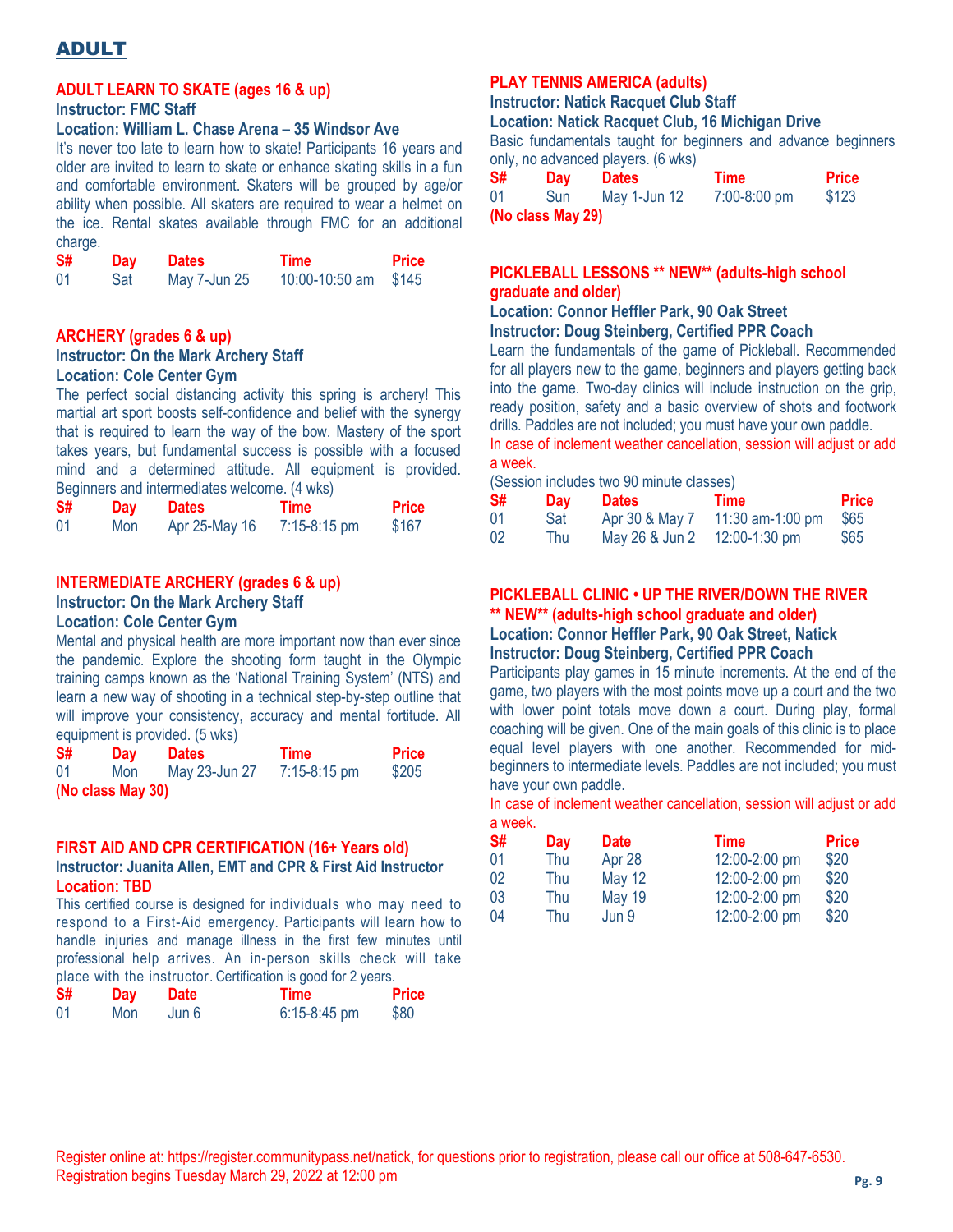### ADULT CONTINUED…

### **SLOW PITCH SOFTBALL (WOMEN) (adult women-high school graduate or older)**

### **Location: Coolidge Field**

When signing up, please put down the team you would like to play for, if known. **Teams from previous year will have first opportunity.** Any new players, who have any questions, please call the NR&PD at (508) 647-6530. We will try to accommodate all who register.

|           |      |                               |                  | <b>Res</b> | <b>Non-Res</b> |
|-----------|------|-------------------------------|------------------|------------|----------------|
| <b>S#</b> | Dav  | <b>Dates</b>                  | Time Price Price |            |                |
| -01       | l ue | May 10-early Aug 6:15 pm \$55 |                  |            | \$75           |

### **TAI CHI • BEGINNING & ADVANCED (adults)**

### **Instructor: Jon Woodward, Certified Tai Chi Instructor Location: East School Gym, 90 Oak Street, Natick**

Tai Chi is an ancient form of Chinese exercise consisting of slow, beautiful, relaxed meditative movements. Tai Chi is sometimes described as "meditation in motion" because it promotes serenity through gentle movements connecting the mind and body! (10 wks)

| S#  | Dav                  | <b>Dates</b> | Time         | <b>Price</b> |
|-----|----------------------|--------------|--------------|--------------|
| Beg | Mon                  | Apr 4-Jun 20 | 6:30-7:30 pm | \$85         |
| Adv | <b>Mon</b>           | Apr 4-Jun 20 | 7:45-8:45 pm | \$85         |
|     | (No class May 9, 30) |              |              |              |

### SKYLINE/ADAPTIVE

*Serving the Natick Community and surrounding towns with adaptive and inclusive programs for individuals with special needs.*

### **SPECTACULAR SATURDAY'S (teens and adults)**

**Location: East School, 90 Oak St Session 1: Apr 2, 9, 23 & 30.** 

**Session 2, May 21, Jun 4, 11, & 18**

**Fee: \$94 (for each class per session)**

As we continue to bring back some of our favorite classes we would like to remind all participants that face coverings are following the most up to date guidelines at all of our programs. If you register for consecutive Saturday day programs you will be allowed to stay in the building for the transitions. IF you are attending for the lunch timeframe please register for it and bring your own lunch. We will not have any way to provide lunch. Each program will be broken up into two (4) week sessions.

### **ATHLETIC ADVENTURE**

**Location: East School, 90 Oak St Time: 10:00-10:45 am**.

We will be utilizing the space to the best of our abilities to find athletic courses each time we meet. From basketball to hikes around the property we will find adventure through fitness.

### **MOVE WITH EVE**

**Instructor: Eve Costarelli Location: East School, 90 Oak St Time: 11:00-11:45 am**.

Move with Eve is part yoga, dance and Qigong. Participants can explore and experience the joy of movement and freedom of expression within a supportive, creative environment. All are welcomed for this one of a kind experience! Walk, Roll, or Stroll!

### **FUN WITH ART**

**Location: East School, 90 Oak St Time: 11:00-11:45pm.** Use your imagination and explore many ways to have fun with art.

#### **SATURDAY'S BRING YOUR OWN LUNCH BUNCH Location: East School, 90 Oak St Time: 12:00-12:45 pm.**

Join us for lunch as we socialize and eat together at the East school! Please remember there will be no options for food onsite and you must bring your lunch with you. We need an attendance for the individuals that plan to stay onsite so, even though there is no cost to lunch, you will need to register if you plan to stay.

### **BOARD GAMES**

#### **Location: East School, 90 Oak St Time: 1:00-1:45 pm**.

We are excited to bring back this fan favorite and get together to play some games! We may include games without boards such as Uno and Connect 4. Each week we will have a new option to play while still having fan favorite games around for people to enjoy.

### **DANCE**

**Instructor: Nancy Kelley Location: Cole Center Time: 2:15-3:00 pm**. Come join in on the fun and learn popular dance moves to catchy songs.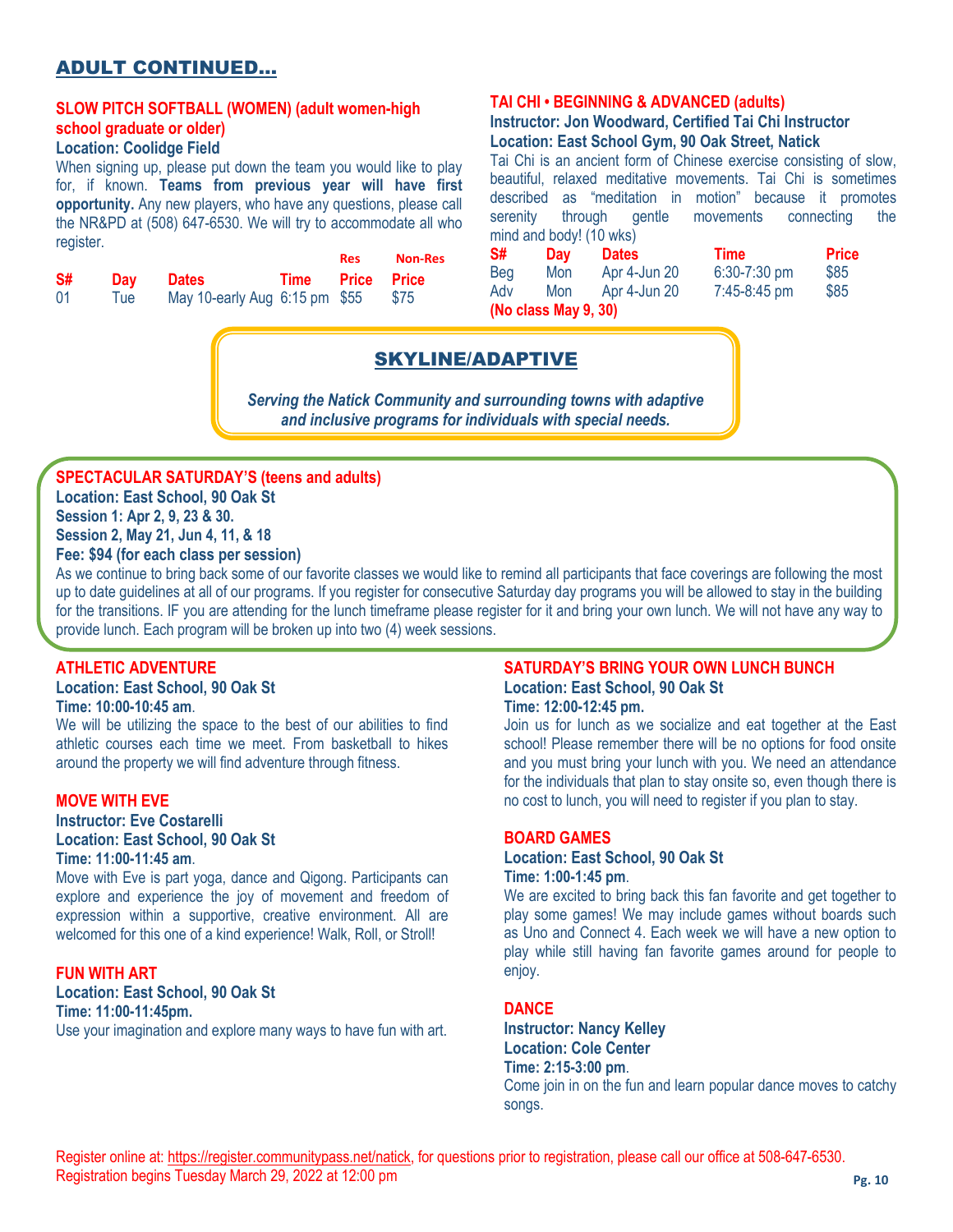### SKYLINE/ADAPTIVE CONTINUED…

#### **COFFEE HOUSE (teens and adults) Location: Cole Center**

Coffee House will be back in person. We will have a virtual option for individuals who still want to participate but cannot attend in person. Pre-registration will be required by the Wednesday before the Friday event.

| S# | Day | <b>Date</b>   | <b>Time</b>  | <b>Price</b> |
|----|-----|---------------|--------------|--------------|
| 01 | Нri | Apr 29        | 7:00-9:00 pm | \$20         |
| 02 | Нri | <b>May 20</b> | 7:00-9:00 pm | \$20         |

#### **VIRTUAL COFFEE HOUSE (teens and adults) Location: Online**

Sing along to the in-person individuals who are participating at the Cole Center or just join in on a dance party! \*Please note that at this time the Virtual Coffee House will now just act as a stream into the live program and the individuals participating online will no longer get their own song but will be able to socialize in between songs!

| S#  | Day | <b>Date</b> | <b>Time</b>  | <b>Price</b> |
|-----|-----|-------------|--------------|--------------|
| -01 | Fri | Apr 29      | 7:00-9:00 pm | \$5          |
| 02  | Fri | May 20      | 7:00-9:00 pm | \$5          |

#### **DOGS\* MOVIE AND GAMES (teens and adults) Location: Cole Center**

Dinner movie and games will now have hot dogs as the option for dinner. If there are any dietary restrictions or non-hot dog lovers, who still want to attend, we welcome you to bring your own meal to the program. There are no substitutions at this time. We will continue the movie and game aspect of this fan favorite Friday night event in person as well!

| S# | Day | <b>Date</b>   | Time           | <b>Price</b> |
|----|-----|---------------|----------------|--------------|
| 01 | Нri | Apr 8         | 6:30-9:00 pm   | \$20         |
| 02 | Fri | <b>Jun 10</b> | $6:30-9:00$ pm | \$20         |

### **MOVIE AT THE THEATER (teens and adults) Location: AMC**

### **Date/Time: TBD**

Do you miss going to the movie theater with friends? We are organizing to have a whole movie theater to ourselves! That way we can insure the individuals in the theater are all our registered participants. Look out for more information on this as at registration!

### **VIRTUAL CAMP FIRE**

### **Location: Online**

It is time to buckle in and sit around a virtual campfire for stories, games and memory shares!

| S# | Day  | $r = 0.000$ and $r = 0.000$ and $r = 0.000$ and $r = 0.000$<br><b>Date</b> | Time         | <b>Price</b> |
|----|------|----------------------------------------------------------------------------|--------------|--------------|
| 01 | l ue | Apr 19                                                                     | 6:30-8:00 pm | \$10         |

### **SATURDAY'S VIRTUAL LUNCH BUNCH**

#### **Location: Online**

Join us for lunch as we socialize, play games and eat together over the computer!

| S#             | Day | <b>Date</b>   | <b>Time</b>   | <b>Price</b> |
|----------------|-----|---------------|---------------|--------------|
| L1             | Sat | Apr 9         | 12:00-1:00 pm | \$5          |
| $\mathsf{L}2$  | Sat | Apr 16        | 12:00-1:00 pm | \$5          |
| L <sub>3</sub> | Sat | May 14        | 12:00-1:00 pm | \$5          |
| L <sub>4</sub> | Sat | Jun 4         | 12:00-1:00 pm | \$5          |
| L <sub>5</sub> | Sat | <b>Jun 11</b> | 12:00-1:00 pm | \$5          |

#### **SKYLINE SPECIAL EVENTS (teens and adults) Location: Various locations**

We are working hard to bring back a couple of our favorite special events throughout the spring. Be on the lookout at registration for more information.

### **SKYLINE SOFTBALL (teens and adults)**

### **Location: Cole Center Grass Field**

Skyline softball is headed back to our fields this spring. Please note the dates, we have moved our program earlier to reflect our spring season and we hope to catch the better weather! Come learn the fundamentals for softball with the crew!<br>
S# Dav Dates Time Price **S# Day Dates Time Price** 01 Tue Apr 26-Jun 7 6:30-8:00 pm \$80

### **ALL INCLUSIVE SPRING FLING: LOVE MAKES THE WORLD GO ROUND (Families)**

### **Location: Camp Arrowhead, 1055 Worcester Rd**

We have connected with Eve and the Cultural Counsel to provide an outdoor dance event for this spring for families at no cost to you. Please note that the event is weather dependent. Registration is on Community Pass so families can to let us know of their interest and if we cancel we will send an e-mail to all who have registered. Parking is limited onsite and you may need to park at the AMVETS and walk the rail trail to the Arrowhead location. The 2-hour program will have a warm up, then some stretching, followed by some instructor lead dance moves then finishing with group dancing and hanging out. This is not a program where staff are responsible for individuals attending. Anyone attending that needs assistance should attend with an aide/family member. The dance is designed for families to attend together.

| S# | Day  | <b>Dates</b> | <b>Time</b>    | <b>Price</b> |
|----|------|--------------|----------------|--------------|
| 01 | Sun. | May 1        | $1:00-3:00$ pm | <b>FREE</b>  |

### **TICKET TO ADVENTURE (teens and adults)**

**Location: Meet at the Cole Center**

|    |     |              |      | Enjoy three Saturday nights out with an event and dinner every |
|----|-----|--------------|------|----------------------------------------------------------------|
|    |     |              |      | time! Embark on new adventures with your favorite friends.     |
| S# | Dav | <b>Dates</b> | Time | <b>Price</b>                                                   |
|    |     |              |      |                                                                |